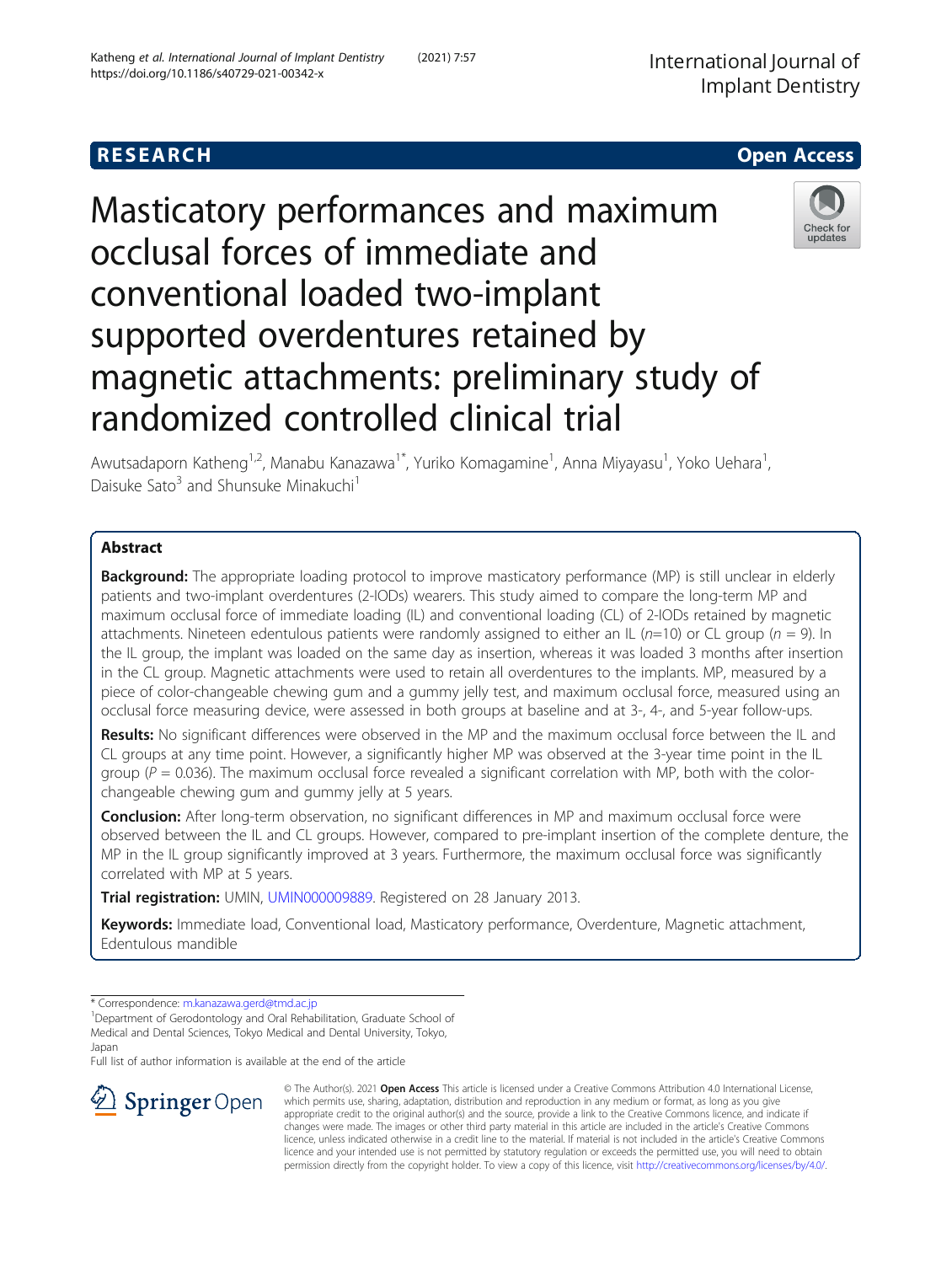# Background

In numerous studies, it has been observed that the masticatory performance (MP) has improved significantly in patients using mandibular overdentures and dental implants compared to patients using complete dentures (CDs) [\[1](#page-7-0)–[5](#page-7-0)]. In the McGill Consensus Statement published in 2002, many investigators agreed that the basic restoration for an edentulous mandible should be an implant-supported overdenture with two implants placed in the anterior mandible [\[6](#page-7-0)]. Thus, two-implant overdentures (2-IODs) should be considered a possible alternative treatment for patients with edentulous mandibles [[7,](#page-7-0) [8](#page-7-0)]. Significant improvement in MP with 2- IODs retained by a bar attachment has been reported in several studies [\[7](#page-7-0), [9](#page-7-0)–[12\]](#page-7-0). However, MP of 2-IODs retained by magnetic attachment was less reported than other attachments [[4\]](#page-7-0). Magnetic attachments offer several advantages, including low profile, reduced horizontal stress transmission to implants, and reduced prominence of dentures. Moreover, the magnets are simple, easy to use in clinical practice, ease prosthesis insertion, and enhance patient comfort [[8](#page-7-0), [13](#page-7-0)–[15\]](#page-7-0). However, the corrosion of magnet material has been identified and significantly lowered retention and stability compared to ball and locator attachments [\[8](#page-7-0)].

According to the conventional loading (CL) protocol, the overdenture is attached during a second procedure after a healing period of 3–6 months, with a two-stage (submerged) implant placement protocol [\[16](#page-7-0)–[18\]](#page-7-0). For immediate loading (IL), the overdenture with attachment system is placed in occlusion with the opposing dentition immediately or in less than 48 h of implant placement, with a one-stage (non-submerged) implant placement protocol [\[18](#page-7-0)–[21\]](#page-7-0). The use of IL protocols may offer several advantages compared to the CL protocol, including avoiding instability of the denture during the healing period, reducing multiple rounds of relining of transitional prostheses [[22\]](#page-7-0), shortening the treatment period [\[23\]](#page-7-0), improving patient acceptance, improving function, and eliminating the need for a second surgical intervention [\[24\]](#page-7-0). On the other hand, the IL of implants may result in larger micromotions at the implant-bone interface and disturb the healing process of osseointegration [\[25](#page-7-0), [26](#page-7-0)]. In a randomized controlled trial (RCT) study, Passia et al. [[27](#page-7-0)] reported no significant difference in MP between the loading protocol of single implant overdentures (1-IODs) retained by ball attachment during a 4-month evaluation period. A recent systematic review with meta-analysis reported a similar implant success rate and marginal bone loss in the IL protocol compared to the CL protocol [[28,](#page-7-0) [29\]](#page-7-0).

Nevertheless, more robust evidence is needed to determine whether IL or CL provides satisfactory results over time for the unsplinted mandibular 2-IODs. There are no RCTs comparing the MP of mandibular 2-IODs retained by magnetic attachment with IL to that with the CL approach at the 5-year follow-up period in the current literature. Notably, these outcomes with a 3-year follow-up have been published, and only one difference was found between IL and CL in the gummy jelly test after 6 months [\[30](#page-7-0)]. The present RCT aimed to compare the MP and maximum occlusal force of immediately and conventionally loaded mandibular 2-IODs and compare the baseline measures within each group with those at each evaluation time point (3-, 4-, and 5-year followups) after implant insertion. Secondly, we aimed to investigate the correlation between maximum occlusal force and MP at 5 years' follow-up of 2-IODs with magnetic attachment.

# Methods

#### Study design

This study was a randomized, unblinded, parallel, and controlled clinical study with a 5-year follow-up. Participants underwent oral rehabilitation with 2-IODs at the Department of Gerodontology and Oral Rehabilitation clinic in Tokyo Medical and Dental University (TMDU) between 2012 and 2013. All study participants provided written informed consent. This study was conducted in accordance with the guidelines of the Declaration of Helsinki. The recruitment and treatment protocols were conducted according to the Ethical Review Committee of the Faculty of Dentistry, TMDU (registration number 693). This study was registered with the University Hospital Medical Information Network (UMIN) Center (UMIN000009889).

#### **Participants**

Nineteen participants were enrolled in this RCT. The inclusion criteria were completely edentulous mandible and any opposing maxillary remaining teeth conditions, edentulous mandible for at least 6 months, no bone augmentation requirement, and good oral hygiene. The exclusion criteria included the presence of any systemic conditions that included compromised implant surgery, a history of chemotherapy or radiotherapy to the head and neck region, a history of taking bisphosphonate, and heavy smoker status.

The participants were randomly assigned to either the test group (IL), where the implants were immediately loaded, or the control group (CL), where the implants were submerged in the mucosa and loaded after 3 months of healing. A preoperative prosthetic evaluation of the existing prostheses was performed by a certified prosthodontist (M. K). A randomized treatment allocation was executed using a stratified randomization method to ensure pretreatment comparability of the groups with respect to age, gender, and the American College of Prosthodontists (ACP) classification [\[31\]](#page-7-0). A detailed description of the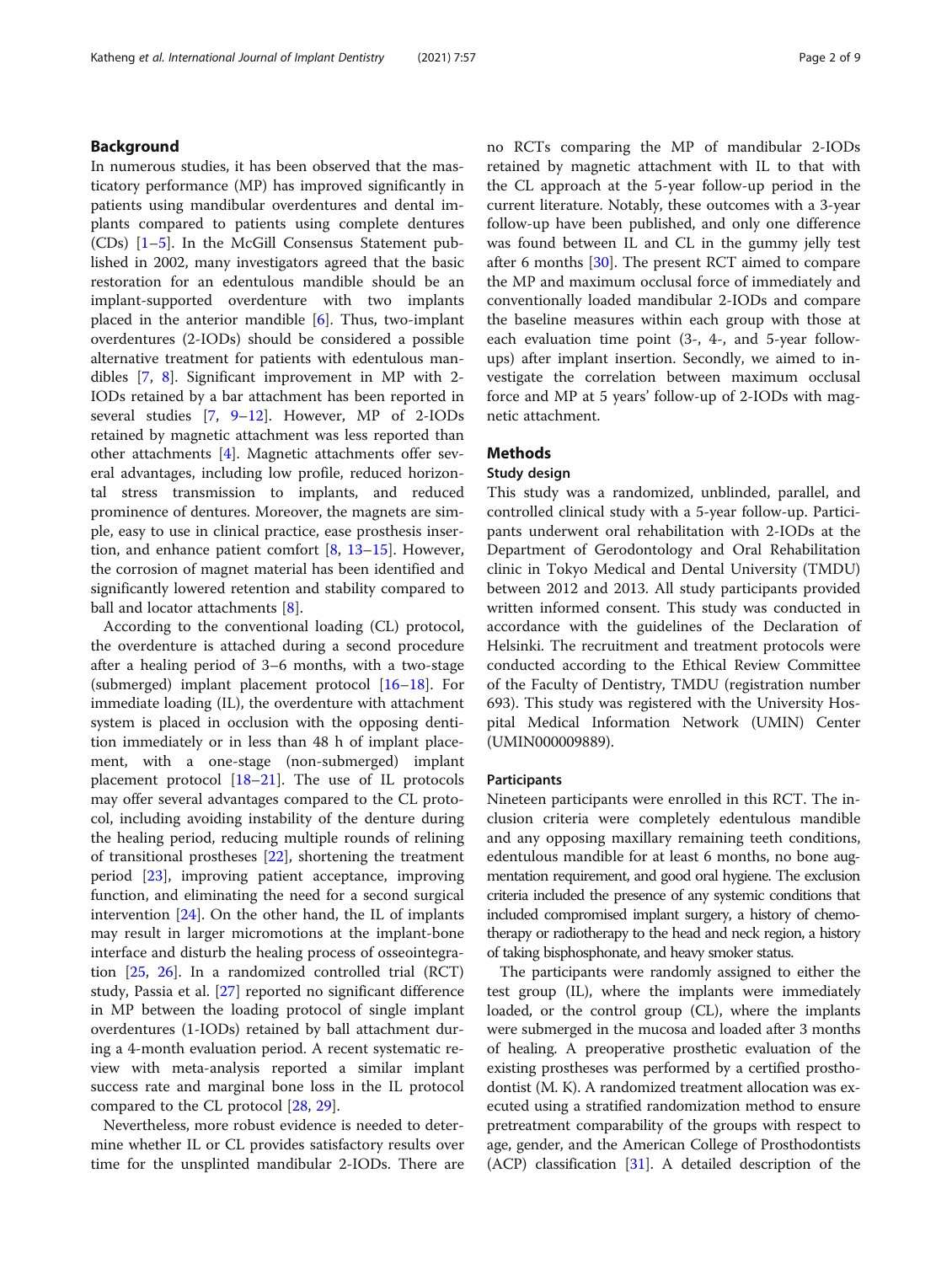randomization was described in a previous study along with the preliminary sample size calculation  $(n=10)$  [\[30\]](#page-7-0).

#### Surgical and prosthetic procedures

The surgical and prosthetic procedures utilized in this study followed the protocols described in a previous report [\[32\]](#page-7-0). The participants were required to have adequate bone volume in the intraforaminal region for placement of 2-IODs (Nobel Speedy Groovy RP, 4 mm in diameter, 10–18 mm in length; Nobel Biocare, Gothenburg, Sweden) without bone augmentation. The 2- IODs were usually positioned in the canine or lateral incisor sites. All implants were placed by the same experienced implantologist (D.S). A surgical guide was manufactured and used during surgery. Insertion torque values between 25 and 30 Ncm were considered adequate for the IL, and greater than 35 Ncm for the CL group. In the IL group, implant keepers (Magfit, Aichi Steel Co, Aichi, Japan) with a diameter of 4.7 mm and an appropriate height (3.0, 4.0, or 5.5 mm) were connected to each implant. Insertion torque values between 25 and 30 Ncm were considered adequate for the IL. Magnet assemblies were then integrated into the intaglio surface of the dentures intraorally using autopolymerizing acrylic resin (Unifast III, GC, Japan). In the CL group, two healing abutments were connected to the implants. The inner aspects of the denture base around the healing abutments were relieved during a 3-month healing period. Three months after implant surgery, the healing abutments were replaced with implant keepers of the appropriate height. Magnetic assemblies were picked up in the same manner as that described for the IL group.

#### Outcome measures

MP was measured by a piece of color-changeable chewing gum and a gummy jelly test in addition to measurements of maximum occlusal force in all participants before implant placement (baseline) and at 3, 4, and 5 years after implant placement.

Color-changeable chewing gum Color-changeable chewing gum (Masticatory Performance Evaluating Gum Xylitol, Lotte, Japan) was evaluated, as described by Hama et al. [[33](#page-7-0)]. The participants were instructed to chew the gum 60 times freely, at a speed of one chewing cycle per second. The chewed gum was flattened to a thickness of 1.5 mm by compression in polyethylene films between two glass plates and evaluated immediately after chewing. Then,  $L^*$ ,  $a^*$ , and  $b^*$  values were measured using a colorimeter (CR-13, Konica-Minolta Sensing, Japan) using the CIECLB color system at five points: the center and approximately 3 mm above, below, to the right, and to the left of the

center. ΔE values were evaluated using the following formula:

$$
\Delta E = \sqrt{\left(L^*-72.3\right)^2+\left(a^*+14.9\right)^2+\left(b^*-33.0\right)^2}
$$

The number of chewing cycles (N) was calculated using the following formula and defined as the evaluation value [[34](#page-7-0)].

$$
\Delta E = 73.2 - \frac{2.85 \times 10^7}{1 + e^{9.95 \times 10^{-3}(N + 1.35 \times 10^3)}}
$$

Gummy jelly A gummy jelly (UHA Mikakuto, Japan) was used as the test item. The participants were instructed to chew the gummy jelly 30 times. Then, the patients expectorated the comminuted jelly as thoroughly as possible into a paper cup. After that, the comminuted gummy jelly was evaluated on a scale of 1–10 using the visual scoring methods described by Nokubi et al. [\[35\]](#page-7-0).

The maximum occlusal force was measured using an occlusal force measuring device (Occlusal Force-Meter GM 10, Nagano Keiki, Japan). The devices were positioned unilaterally on the right and left sides of the first molar. Participants were instructed to bite as hard as possible on the device for 3 s. The measurements were repeated three times on each side. The average of the highest unilateral right and left measurements was used for data analysis.

#### Statistical analysis

All statistical analyses were performed using SPSS software version 24 (SPSS Inc., Chicago, IL, USA). The normality of the data was tested using the Kolmogorov-Smirnov test. The baseline characteristics of the participants were compared using the non-paired  $t$ -test and the chi-square test. The Mann-Whitney  $U$  test was used to analyze differences in MP and maximum occlusal force between the two loading groups. The differences in the MP and maximum occlusal force between the baseline and 3, 4, and 5 years within each group were compared using the Wilcoxon signed-rank test. The Bonferroni correction method was applied for multiple comparisons. Pearson correlations were performed to determine the association between the maximum occlusal force and MP at the 5-year time point. Statistical significance was set at  $P < 0.05$ .

## Results

The patient flow diagram and allocation during the study are reported in Fig. [1.](#page-3-0) The baseline characteristics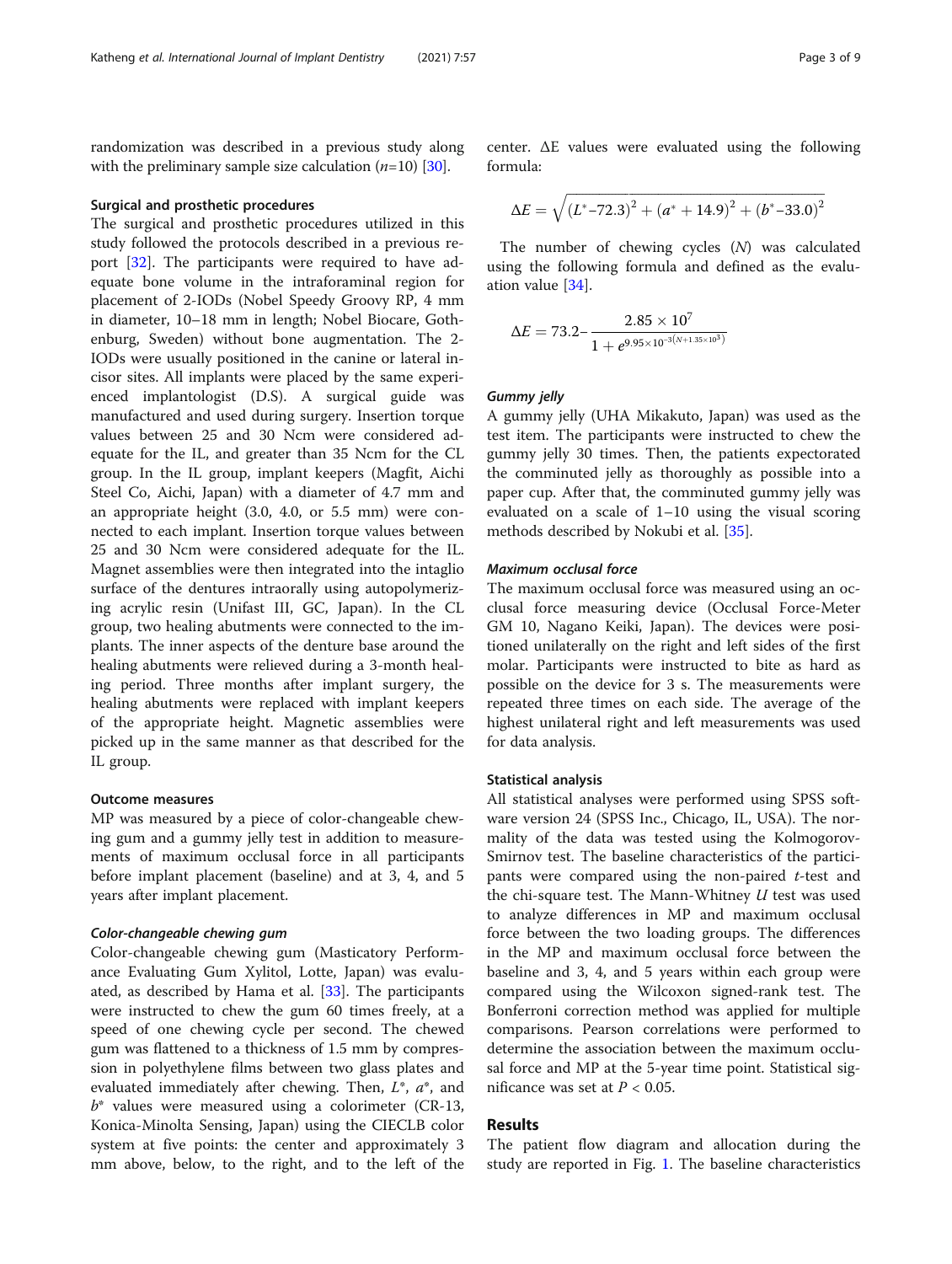<span id="page-3-0"></span>of the participants are shown in Table [1.](#page-4-0) All the participants were wearing a CD in the maxillary arch with the exception of 3 participants in the IL group and 2 participants in the CL group. For the 3-year assessment, 15 participants were evaluated in this study. There were no significant differences in age, sex, or ACP classification between the two groups.

Table [2](#page-4-0) presents the median of MP and maximum occlusal force for 3-, 4-, and 5-year follow-ups. There were no significant differences in the color-changeable chewing gum, gummy jelly, and maximum occlusal force between the IL and CL groups at any evaluation time point. Table [3](#page-5-0) presents the within-group comparison of MP and maximum occlusal force from baseline to 3-, 4-, and 5-year evaluation time points. The color-changeable chewing gum scores were significantly higher than the baseline at the 3-year evaluation time point in the IL group, but there were no significant differences in 4 and 5-year evaluation time points. For the CL group, there were no significant differences in any evaluation time point (Table [3\)](#page-5-0). However, the color-changeable chewing gum scores in both groups tended to increase when the evaluation time point increased (Table [2\)](#page-4-0). The gummy jelly score was not significantly different from baseline in any evaluation time point within each group (Table [3](#page-5-0)). The gummy jelly score in both groups tended to decrease when the evaluation time point increased (Table [2\)](#page-4-0). The maximum occlusal force was not significantly different from baseline in any evaluation time point in either group (Table [3\)](#page-5-0).

A Pearson correlation test was carried out to evaluate the correlation of MP and maximum occlusal force, and the correlation was statistically significant. A statistically significantly positive correlation between the maximum occlusal force and MP, both with color-changeable chewing gum ( $r = 0.676$ ,  $P = 0.007$ , Fig. [2\)](#page-5-0) and gummy jelly ( $r = 0.537$  $r = 0.537$  $r = 0.537$ ,  $P = 0.025$ , Fig. 3), was observed at the 5year evaluation time point. The correlation coefficient (r) with color-changeable chewing gum tended to be larger than that with gummy jelly.

## **Discussion**

With this unblind, parallel, randomized, and controlled clinical trial, we aimed to provide more evidence on the MP outcome of two loading protocols using a magnetic attachment. The overall result revealed no significant differences in color-changeable chewing gum, gummy jelly, and maximum occlusal force between the IL and CL groups at any evaluation time point. However, the results of this study indicated a positive correlation between maximum occlusal force and MP at the 5-year follow-up.

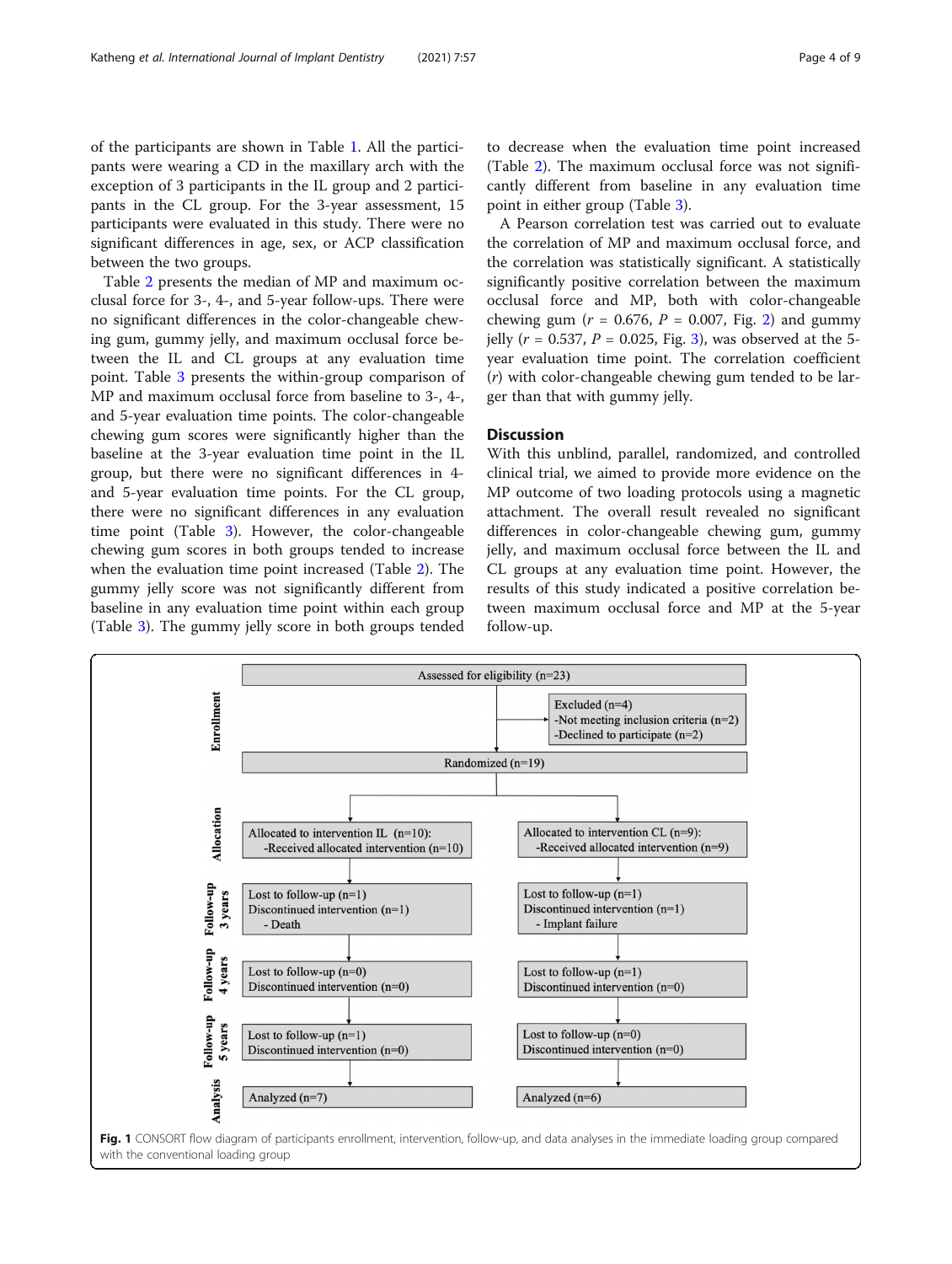| <b>Characteristics</b>            | Immediate group $(n=10)$ | Conventional group (n=9) | Total $(n=19)$ | P value          |
|-----------------------------------|--------------------------|--------------------------|----------------|------------------|
| Age (SD)                          | 69.2 (10.6)              | 66.6 (9.1)               | 68.4 (9.9)     | $0.57^{\dagger}$ |
| Gender                            | 6 men                    | 3 men                    | 9 men          | $0.25^+$         |
|                                   | 4 women                  | 6 women                  | 10 women       |                  |
| <b>ACP</b> classification         |                          |                          |                | $0.89^{+}$       |
|                                   | 2                        | 2                        | $\overline{4}$ |                  |
| Ш                                 | 3                        | 2                        | 5              |                  |
| Ш                                 | 4                        | 3                        | 7              |                  |
| IV                                |                          | 2                        | 3              |                  |
| <b>Maxillary occlusion status</b> | 3 dentulous              | 2 dentulous              | 5 dentulous    |                  |
|                                   | 7 edentulous             | 7 edentulous             | 14 edentulous  |                  |

<span id="page-4-0"></span>Table 1 Baseline characteristics of participants

SD standard deviation, ACP American College of Prosthodontists

<sup>†</sup>Independent sample t-test

Chi-square test

The outcome variables used in this study were MP and maximum occlusal force. These factors are generally accepted to assess the masticatory function of participants. When comparing the median of color-changeable chewing gum, gummy jelly, and maximum occlusal force between the IL and CL groups, statistically significant differences were not observed at any time point. However, a trend toward a further increase in colorchangeable chewing gum has been reported within both groups. No difference in MP between the IL and CL groups can, in part, be explained by the performance of the implant material utilized in the present study. In particular, the evolution of implant systems, designs, and surface properties has allowed for shortened healing times. It was expected that the IL group would exhibit significantly higher MP than CL group, whereas the current study was analyzed in long-term follow-up starting from 3 years. These may have contributed to the high bone-to-implant contact and enhanced bone deposition [[36\]](#page-7-0). Moreover, there were no significant differences in ACP classification between the IL and CL groups, which might have affected the results of longterm observation. In addition, long-term follow-up may contribute to neuromuscular adaptation after implanttreatment and reported an increase in myodynamic and electromyography parameters approaching the values for normal dentate subjects [\[37](#page-8-0)]. Furthermore, the lack of a significant increase may be related to the small sample size of both groups.

However, factors that can evaluate the effect of the loading protocol are not only MP and maximum occlusal force. Several studies reported no significant

| Table 2 Median values for masticatory performance and maximum occlusal force between two loading groups |  |  |
|---------------------------------------------------------------------------------------------------------|--|--|
|                                                                                                         |  |  |

|                                    |                      | Median [first, third quartile] |                      |                      |  |
|------------------------------------|----------------------|--------------------------------|----------------------|----------------------|--|
|                                    | <b>Baseline</b>      | 3 years                        | 4 years              | 5 years              |  |
| Color-changeable chewing gum score |                      |                                |                      |                      |  |
| Immediate                          | 60.0 [38.7, 72.7]    | 104.2 [94.6, 118.5]            | 128.9 [115.0, 144.0] | 146.0 [123.8, 162.8] |  |
| Conventional                       | 53.3 [26.4, 73.4]    | 110.4 [76.0, 130.2]            | 134.4 [121.2, 155.8] | 141 [96.6, 149.3]    |  |
| $P$ value                          | 0.657                | 1.00                           | 0.668                | 0.317                |  |
| Gummy jelly score                  |                      |                                |                      |                      |  |
| Immediate                          | $2$ [0.75, 3]        | 5.5[4, 6]                      | 5[2, 7]              | 3[2, 7]              |  |
| Conventional                       | $1$ [0.25, 3]        | 4[1, 5]                        | $4$ [0.75, 5.25]     | $3.5$ [2.25, 4.5]    |  |
| $P$ value                          | 0.749                | 0.292                          | 0.387                | 0.771                |  |
| Maximum occlusal force (N)         |                      |                                |                      |                      |  |
| Immediate                          | 165.0 [117.5, 197.8] | 286.0 [254.5, 325.3]           | 220.0 [193.0, 445.0] | 322.0 [155.0, 328.0] |  |
| Conventional                       | 136.5 [95.8, 234.5]  | 268.0 [232.0, 559.0]           | 323.0 [153.0, 477.0] | 259.0 [174.0, 397.3] |  |
| $P$ value                          | 0.824                | 0.728                          | 0.886                | 0.886                |  |

The median, first quartile, and third quartile values for masticatory performance (color-changeable chewing gum, gummy jelly) and maximum occlusal force between two loading groups from baseline to 3, 4, and 5-year evaluation time point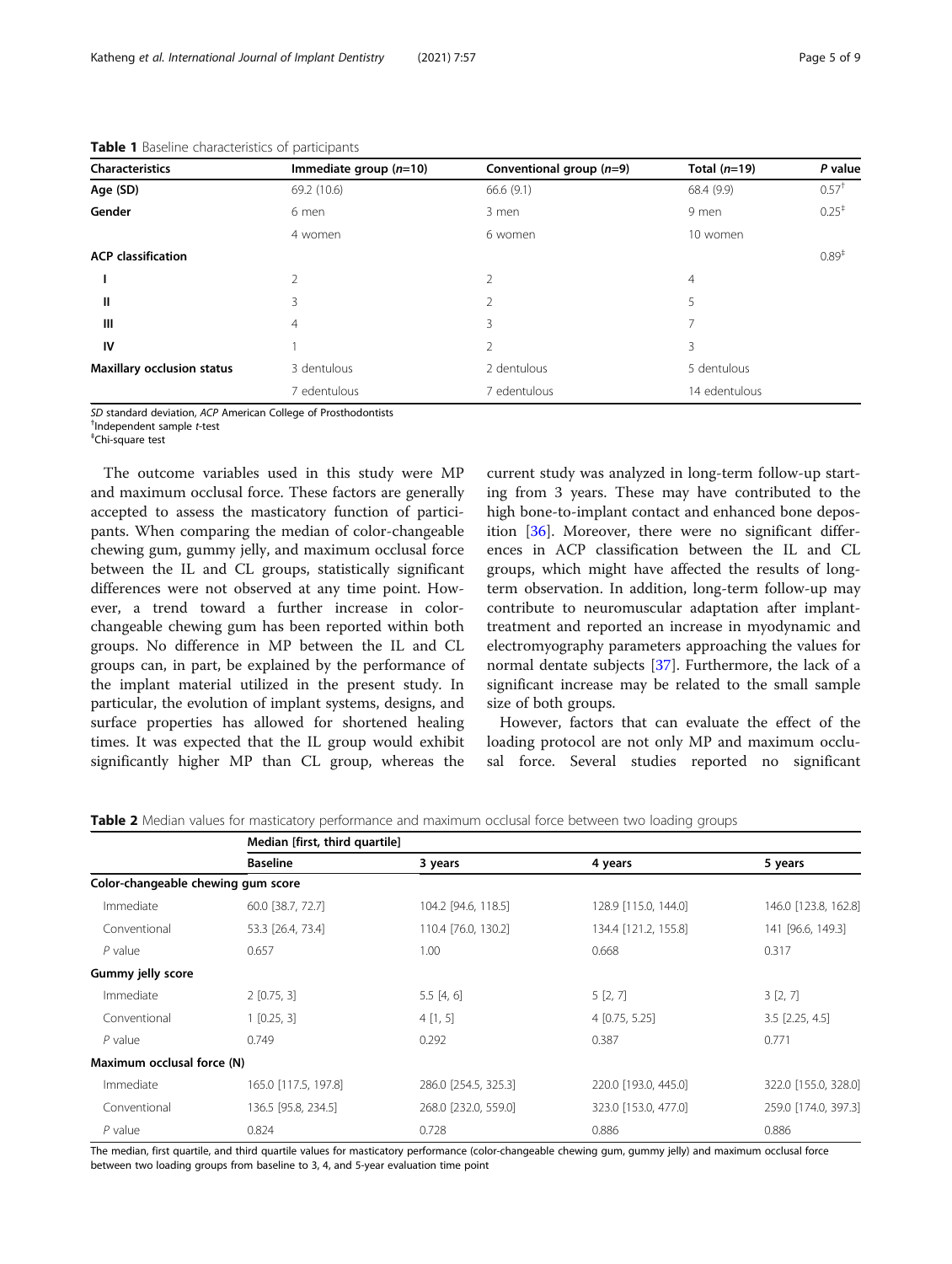|                              | P value  |         |         |
|------------------------------|----------|---------|---------|
|                              | 3 years  | 4 years | 5 years |
| Color-changeable chewing gum |          |         |         |
| Immediate                    | $0.036*$ | 0.054   | 0.054   |
| Conventional                 | 0.054    | 0.084   | 0.129   |
| <b>Gummy jelly</b>           |          |         |         |
| Immediate                    | 0.075    | 0.174   | 0.312   |
| Conventional                 | 0.342    | 0.504   | 0.501   |
| Maximum occlusal force       |          |         |         |
| Immediate                    | 0.075    | 0.189   | 0.054   |
| Conventional                 | 0.054    | 0.138   | 0.138   |

<span id="page-5-0"></span>Table 3 Comparison of P values in masticatory performance and maximum occlusal force within each group

The P values for difference in masticatory performance (color-changeable chewing gum, gummy jelly) and maximum occlusal force within each group between baseline to 3, 4, and 5-year evaluation time point  $*P$  value  $< 0.05$ 

differences between IL and CL groups at different follow-up time points in each study, such as marginal bone loss [[16,](#page-7-0) [17,](#page-7-0) [21](#page-7-0), [38](#page-8-0)], and clinical outcomes, including plaque, gingival score, probing depth, and implant stability [[21](#page-7-0), [38](#page-8-0)]. The present data are in agreement with previous studies, which reported that MP increased over time with the transition from CDs to IODs, independent of the loading protocol [\[27](#page-7-0)]. Schuster et al. [[39](#page-8-0)] reported no significant differences in MP between the groups at





the 1-year follow-up. Furthermore, the results from this current study present a new outcome for long-term follow-up of MP and maximum occlusal force to the author's knowledge. However, similar to the short followup time point in this current study, another study with a short follow-up time point by Komagamine et al. [\[30\]](#page-7-0) reported only one difference between CL and IL in the gummy jelly test after 6 months of implant placement. According to Giannakopoulos et al. [[40](#page-8-0)], an improvement in the MP of the IL of 2-IODs wearers after 3 months of function was observed, irrespective of the retention system used.

In the current study, an increase in MP and maximum occlusal force was reported within each group. The present data are in agreement with previous studies [\[1](#page-7-0), [2,](#page-7-0) [4,](#page-7-0) [7,](#page-7-0) [12\]](#page-7-0), in regard to the fact that 2-IODs were higher for improvement in MP than the provision of CDs. The color-changeable chewing gum was significantly higher than the baseline at the 3-year evaluation time point for IL group. The color-changeable chewing gum is soft and relatively comfortable to chew and form a bolus, which may be suitable for participants with compromised MP [[41\]](#page-8-0). The mixing ability of the overdentures might have been influenced by the abraded denture teeth and might be correlated with occlusal contact area than community ability [\[42](#page-8-0)]. On the other hand, there was no significant difference in gummy jelly within each group at any evaluation time point. The texture of gummy jelly is elastic and might be too hard or bulky for edentulous patients with impaired mastication. Furthermore, the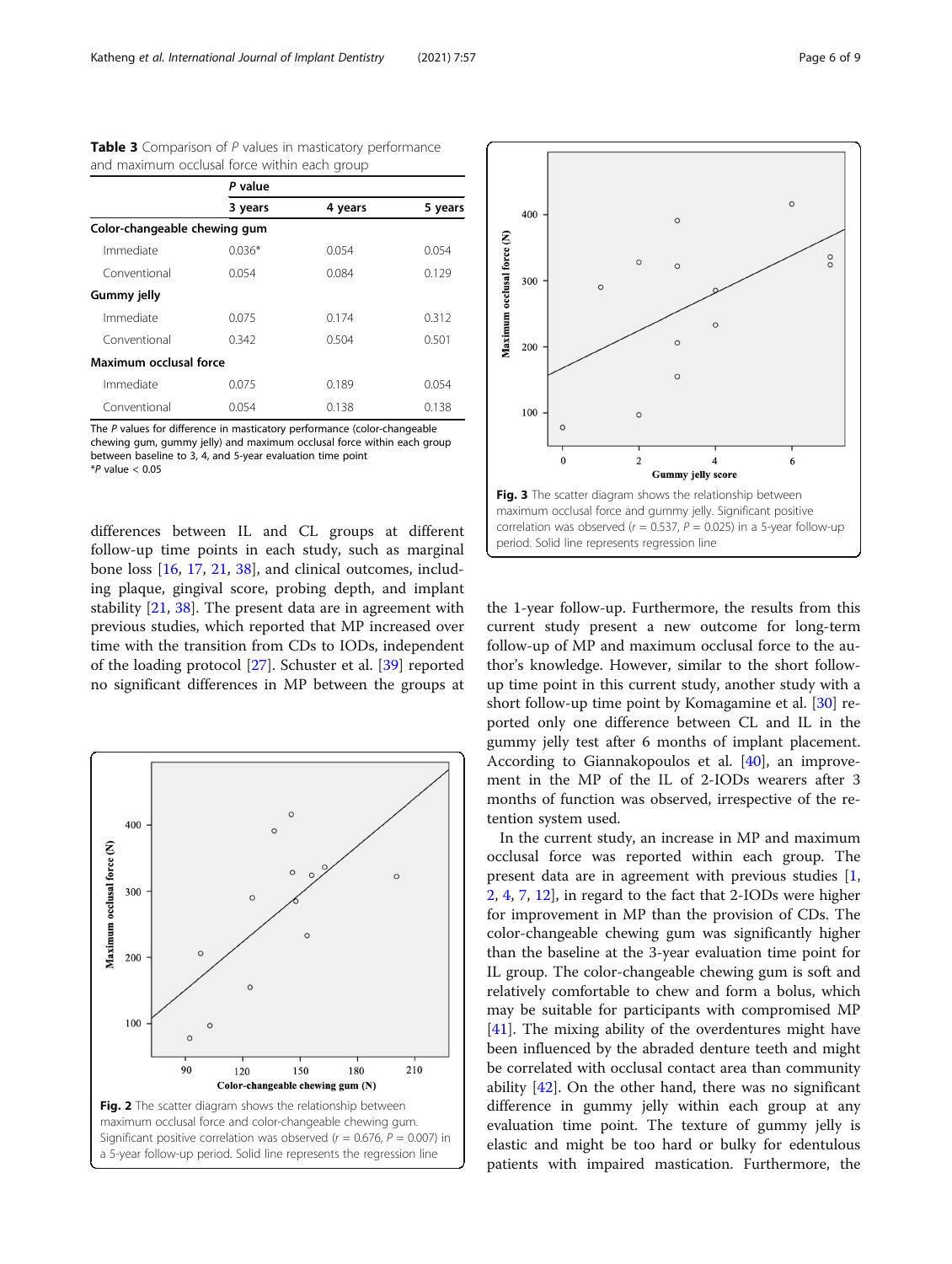denture causes high attrition of the anatomical form of denture teeth, muscle weakness, and frailty of the participant; thus, it is more difficult to bite gummy jelly than bite the color-changeable chewing gum. There was no significant difference in the maximum occlusal force within each group at any evaluation time point. However, after the insertion of 2-IODs compared to preimplant insertion of CD, the maximum occlusal force was improved in both the groups compared to baseline, similarly to previous studies [[2,](#page-7-0) [4,](#page-7-0) [40](#page-8-0)]. The improvement of MP in this study was still observed after direct implant treatment. Thus, implant treatment greatly improves oral function over a long period [\[2](#page-7-0)].

The results of this study indicated a positive correlation between the MP and the maximum occlusal force at the 5-year follow-up. According to Fontijn-Tekamp et al. [[43](#page-8-0)], a significant correlation between the maximum occlusal force and chewing efficiency was reported. In addition, our results indicate that the positive correlation coefficient of maximum occlusal force was likely to be higher with the color-changeable chewing gum ( $r = 0.676$ ,  $P = 0.007$ ) than with gummy jelly ( $r =$ 0.537,  $P = 0.025$ ). Yamada et al. [\[44](#page-8-0)] reported that the test gummy jelly was significantly correlated with occlusal force and occlusal contact area. Thus, it was suggested that community ability is more easily influenced by factors related to the teeth or masticatory muscles than by tongue and lip functions. However, MP is not explained by maximal occlusal force alone. It is known that motor functions of masticatory organs such as the tongue, lips, cheeks, and mandible deteriorate with age and influence MP. Further investigation will be needed in a future study.

A post hoc analysis indicated that the statistical power for detecting differences in MP between the two loading groups for the 5-year evaluation period was 0.15, with a large effect size of 0.57. However, the power statistic value was quite small, which was attributed to the small sample size. Thus, this work should be considered a preliminary study. In a future study, an increase in the sample size of each group to 50 participants would increase substantially the power statistic value to 0.80.

One of the limitations of the present study was the small sample size; although participants had a long follow-up period, a single participant could have a large influence on the study results. However, the change in oral masticatory function could have been demonstrated in a much larger group of participants. Thus, the investigation should be considered a preliminary study. Nonetheless, numerous confounding factors may have affected the long-term outcomes reported, such as inconsistency of the participants' maxillary occlusion status, elevator muscles, oral motor function, food texture, and food amount for each masticatory cycle. These confounding factors should be considered in future RCTs.

## **Conclusions**

Based on the findings of this current study, the following conclusions were observed:

- 1. After the long-term observation of 2-IODs with magnetic attachment, no significant differences in MP and maximum occlusal force were observed between the IL and CL.
- 2. Compared to pre-implant insertion of CD, the MP and maximum occlusal force tended to improve, and the MP measured by color-changeable chewing gum significantly increased at 3 years.
- 3. At 5 years, the maximum occlusal force was significantly correlated with the MP, both with the color-changeable chewing gum and gummy jelly.

#### Abbreviations

ACP: American College of Prosthodontists; CD: Complete denture; CL: Conventional loading; IL: Immediate loading; IOD: Implant overdenture; MP: Masticatory performance; RCT: Randomized clinical trial; TMDU: Tokyo Medical and Dental University; UMIN: University Hospital Medical Information Network

#### Acknowledgements

The authors thank Drs. Mari Asami, Ryo Shimada, Masatoshi Negoro, and Sai Tun Naing for their assistance with the prostheses treatment and data collection.

#### Authors' contributions

A.K.—interpretation, analysis, and manuscript writing. M.K., Y.K., D.S, and S.M.—idea generation and critical revision of the manuscript. A.M. and Y.U.—data acquisition and interpretation. All authors read and approved the final manuscript.

#### Funding

The authors received no specific funding for this work.

#### Availability of data and materials

The datasets used and analyzed during the current study are available from the corresponding author on reasonable request.

#### Declarations

#### Ethics approval and consent to participate

The original study protocol was approved by the Ethical Review Committee of the Faculty of Dentistry, TMDU (registration number 693).

#### Consent for publication

Informed consent was obtained from all individual participants included in the study.

### Competing interests

Awutsadaporn Katheng, Manabu Kanazawa, Yuriko Komagamine, Anna Miyayasu, Yoko Uehara, Daisuke Sato, and Shunsuke Minakuchi declare that they have no competing interests.

#### Author details

<sup>1</sup>Department of Gerodontology and Oral Rehabilitation, Graduate School of Medical and Dental Sciences, Tokyo Medical and Dental University, Tokyo, Japan. <sup>2</sup> Department of Restorative Dentistry, Faculty of Dentistry, Naresuan University, Phitsanulok, Thailand. <sup>3</sup> Department of Implant Dentistry, School of Dentistry, Showa University, Tokyo, Japan.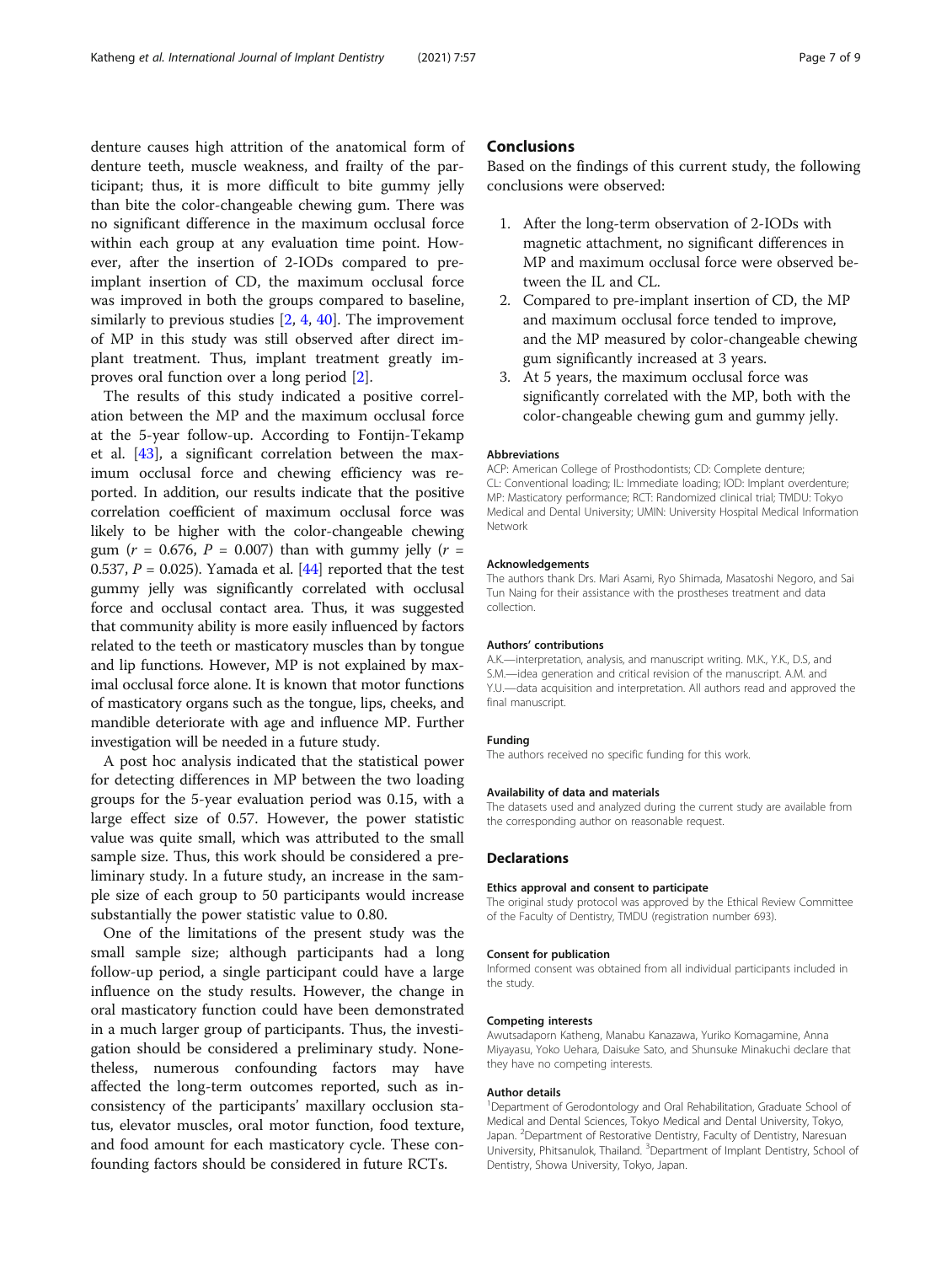#### <span id="page-7-0"></span>Received: 9 March 2021 Accepted: 11 April 2021 Published online: 29 June 2021

#### References

- 1. Elsyad MA, Hegazy SA, Hammouda NI, Al-Tonbary GY, Habib AA. Chewing efficiency and electromyographic activity of masseter muscle with three designs of implant-supported mandibular overdentures. A cross-over study. Clin Oral Implants Res. 2014;25(6):742–8. <https://doi.org/10.1111/clr.12137>.
- 2. Van Der Bilt A, Burgers M, Van Kampen F, Cune M. Mandibular implantsupported overdentures and oral function. Clin Oral Implants Res. 2010; 21(11):1209–13. <https://doi.org/10.1111/j.1600-0501.2010.01915.x>.
- 3. Gambareli FR, Serra MD, Pereira LJ, Gavião MB. Influence of measurement technique, test food, teeth and muscle force interactions in masticatory performance. J Texture Stud. 2007;38(1):2–20. [https://doi.org/10.1111/j.174](https://doi.org/10.1111/j.1745-4603.2007.00083.x) [5-4603.2007.00083.x](https://doi.org/10.1111/j.1745-4603.2007.00083.x).
- 4. Van Kampen F, Van Der Bilt A, Cune M, Fontijn-Tekamp F, Bosman F. Masticatory function with implant-supported overdentures. J Dent Res. 2004;83(9):708–11. <https://doi.org/10.1177/154405910408300910>.
- 5. Van Kampen F, Van Der Bilt A, Cune M, Bosman F. The influence of various attachment types in mandibular implant-retained overdentures on maximum bite force and EMG. J Dent Res. 2002;81(3):170–3. [https://doi.](https://doi.org/10.1177/0810170) [org/10.1177/0810170.](https://doi.org/10.1177/0810170)
- 6. Feine JS, Carlsson GE, Awad MA, Chehade A, Duncan WJ, Gizani S, et al. The McGill consensus statement on overdentures. Mandibular two-implant overdentures as first choice standard of care for edentulous patients. Montreal, Quebec, May 24-25, 2002. Int J Oral Maxillofac Implants. 2002; 17(4):601–2.
- 7. Elsyad MA, Shawky AF. Masticatory function with ball and resilient telescopic anchors of mandibular implant-retained overdentures: a crossover study. Quintessence Int. 2017;48(8):615–23. [https://doi.org/10.32](https://doi.org/10.3290/j.qi.a38555) [90/j.qi.a38555](https://doi.org/10.3290/j.qi.a38555).
- 8. Elsyad M, Mahanna F, Elshahat M, Elshoukouki A. Locators versus magnetic attachment effect on peri-implant tissue health of immediate loaded two implants retaining a mandibular overdenture: a 1-year randomised trial. J Oral Rehabil. 2016;43(4):297–305. <https://doi.org/10.1111/joor.12368>.
- Kimoto K, Garrett NR. Effect of mandibular ridge height on masticatory performance with mandibular conventional and implant-assisted overdentures. Int J Oral Maxillofac. 2003;18:523–30.
- 10. Bakke M, Holm B, Gotfredsen K. Masticatory function and patient satisfaction with implant-supported mandibular overdentures: a prospective 5-year study. Int J Prosthodont. 2002;15(6):575–81.
- 11. Pera P, Bassi F, Schierano G, Appendino P, Preti G. Implant anchored complete mandibular denture: evaluation of masticatory efficiency, oral function and degree of satisfaction. J Oral Rehabil. 1998;25(6):462–7. [https://](https://doi.org/10.1046/j.1365-2842.1998.00260.x) [doi.org/10.1046/j.1365-2842.1998.00260.x.](https://doi.org/10.1046/j.1365-2842.1998.00260.x)
- 12. Cardoso RG, MELO LA, Barbosa GA, Calderon PD, Germano AR, Mestriner Junior W, et al. Impact of mandibular conventional denture and overdenture on quality of life and masticatory efficiency. Braz Oral Res. 2016; 30:e102.
- 13. Kim H-Y, Lee J-Y, Shin S-W, Bryant SR. Attachment systems for mandibular implant overdentures: a systematic review. J Adv Prosthodont. 2012;4(4): 197–203. <https://doi.org/10.4047/jap.2012.4.4.197>.
- 14. Grover M, Vaidyanathan AK, Veeravalli PT. OHRQoL, masticatory performance and crestal bone loss with single-implant, magnet-retained mandibular overdentures with conventional and shortened dental arch. Clin Oral Implants Res. 2014;25(5):580–6. <https://doi.org/10.1111/clr.12111>.
- 15. Cristache CM, Muntianu LAS, Burlibasa M, Didilescu AC. Five-year clinical trial using three attachment systems for implant overdentures. Clin Oral Implants Res. 2014;25(2):e171–8. <https://doi.org/10.1111/clr.12086>.
- 16. Helmy M-D, Alqutaibi AY, El-Ella A, Shawky A. Effect of implant loading protocols on failure and marginal bone loss with unsplinted two-implantsupported mandibular overdentures: systematic review and meta-analysis. Int J Oral Maxillofac Surg. 2018;47(5):642–50. [https://doi.org/10.1016/j.ijom.2](https://doi.org/10.1016/j.ijom.2017.10.018) [017.10.018](https://doi.org/10.1016/j.ijom.2017.10.018).
- 17. Schincaglia GP, Rubin S, Thacker S, Dhingra A, Trombelli L, Ioannidou E. Marginal bone response around immediate-and delayed-loading implants supporting a locator-retained mandibular overdenture: a randomized controlled study. Int J Oral Maxillofac Implants. 2016;31(2):448–58. [https://](https://doi.org/10.11607/jomi.4118) [doi.org/10.11607/jomi.4118](https://doi.org/10.11607/jomi.4118).
- 18. Alsabeeha N, Atieh M, Payne AG. Loading protocols for mandibular implant overdentures: a systematic review with meta-analysis. Clin Implant Dent Relat Res. 2010;12:e28–38.
- 19. Roe P, Kan JY, Rungcharassaeng K, Lozada JL. Immediate loading of unsplinted implants in the anterior mandible for overdentures: 3-year results. Int J Oral Maxillofac Implants. 2011;26(6):1296–302.
- 20. Liao K-Y, Kan JY, Rungcharassaeng K, Lozada JL, Herford AS, Goodacre CJ. Immediate loading of two freestanding implants retaining a mandibular overdenture: 1-year pilot prospective study. Int J Oral Maxillofac Implants. 2010;25(4):784–90.
- 21. Elsyad M, Elsaih E, Khairallah A. Marginal bone resorption around immediate and delayed loaded implants supporting a locator-retained mandibular overdenture. A 1-year randomised controlled trial. J Oral Rehabil. 2014;41(8): 608–18. <https://doi.org/10.1111/joor.12182>.
- 22. Attard NJ, Zarb GA. Immediate and early implant loading protocols: a literature review of clinical studies. J Prosthet Dent. 2005;94(3):242–58. <https://doi.org/10.1016/j.prosdent.2005.04.015>.
- 23. Turkyilmaz I, Sennerby L, Tumer C, Yenigul M, Avci M. Stability and marginal bone level measurements of unsplinted implants used for mandibular overdentures: a 1-year randomized prospective clinical study comparing early and conventional loading protocols. Clin Oral Implants Res. 2006;17(5): 501–5. [https://doi.org/10.1111/j.1600-0501.2006.01261.x.](https://doi.org/10.1111/j.1600-0501.2006.01261.x)
- 24. Lorenzoni M, Pertl C, Zhang K, Wegscheider WA. In-patient comparison of immediately loaded and non-loaded implants within 6 months. Clin Oral Implants Res. 2003;14(3):273–9. <https://doi.org/10.1034/j.1600-0501.2003.140304.x>.
- 25. Szmukler-Moncler S, Salama H, Reingewirtz Y, Dubruille J. Timing of loading and effect of micromotion on bone–dental implant interface: review of experimental literature. J Biomed Mater Res. 1998;43(2):192–203. [https://doi.](https://doi.org/10.1002/(SICI)1097-4636(199822)43:2<192::AID-JBM14>3.0.CO;2-K) [org/10.1002/\(SICI\)1097-4636\(199822\)43:2<192::AID-JBM14>3.0.CO;2-K.](https://doi.org/10.1002/(SICI)1097-4636(199822)43:2<192::AID-JBM14>3.0.CO;2-K)
- 26. Hansson H, Albrektsson T, Branemark P-I. Structural aspects of the interface between tissue and titanium implants. J Prosthet Dent. 1983;50(1):108–13. [https://doi.org/10.1016/0022-3913\(83\)90175-0](https://doi.org/10.1016/0022-3913(83)90175-0).
- 27. Passia N, Abou-Ayash S, Reissmann DR, Fritzer E, Kappel S, Konstantinidis I, et al. Single mandibular implant study (SMIS)− masticatory performance− results from a randomized clinical trial using two different loading protocols. J Dent. 2017;65:64–9. <https://doi.org/10.1016/j.jdent.2017.07.005>.
- 28. Romeo E, Chiapasco M, Lazza A, Casentini P, Ghisolfi M, Iorio M, et al. Implantretained mandibular overdentures with ITI implants: a comparison of 2-year results between delayed and immediate loading. Clin Oral Implants Res. 2002; 13(5):495–501. <https://doi.org/10.1034/j.1600-0501.2002.130508.x>.
- 29. Gatti C, Haefliger W, Chiapasco M. Implant-retained mandibular overdentures with immediate loading: a prospective study of ITI implants. Int J Oral Maxillofac Implants. 2000;15(3):383–8.
- 30. Komagamine Y, Kanazawa M, Sato D, Minakuchi S. A preliminary comparison of masticatory performances between immediately loaded and conventionally loaded mandibular two-implant overdentures with magnetic attachments. Clin Implant Dent Relat Res. 2019;21(1):130–7. [https://doi.org/1](https://doi.org/10.1111/cid.12698) [0.1111/cid.12698](https://doi.org/10.1111/cid.12698).
- 31. McGarry TJ, Nimmo A, Skiba JF, Ahlstrom RH, Smith CR, Koumjian JH. Classification system for complete edentulism. J Prosthodont. 1999;8(1):27– 39. [https://doi.org/10.1111/j.1532-849X.1999.tb00005.x.](https://doi.org/10.1111/j.1532-849X.1999.tb00005.x)
- 32. Sato D, Kanazawa M, Kim YK, Yokoyama S, Omura Y, Ozeki M, et al. Immediate loading of two freestanding implants placed by computerguided flapless surgery supporting a mandibular overdenture with magnetic attachments. J Prosthodont Res. 2016;60(1):54–62. [https://doi.](https://doi.org/10.1016/j.jpor.2015.09.002) [org/10.1016/j.jpor.2015.09.002](https://doi.org/10.1016/j.jpor.2015.09.002).
- 33. Hama Y, Kanazawa M, Minakuchi S, Uchida T, Sasaki Y. Properties of a colorchangeable chewing gum used to evaluate masticatory performance. J Prosthodont Res. 2014;58(2):102–6. [https://doi.org/10.1016/j.jpor.2013.12.005.](https://doi.org/10.1016/j.jpor.2013.12.005)
- 34. Hama Y, Hosoda A, Komagamine Y, Gotoh S, Kubota C, Kanazawa M, et al. Masticatory performance-related factors in preschool children: establishing a method to assess masticatory performance in preschool children using colour-changeable chewing gum. J Oral Rehabil. 2017;44(12):948–56. <https://doi.org/10.1111/joor.12553>.
- 35. Nokubi T, Yoshimuta Y, Nokubi F, Yasui S, Kusunoki C, Ono T, et al. Validity and reliability of a visual scoring method for masticatory ability using test gummy jelly. Gerodontology. 2013;30(1):76–82. [https://doi.org/10.1111/j.1](https://doi.org/10.1111/j.1741-2358.2012.00647.x) [741-2358.2012.00647.x](https://doi.org/10.1111/j.1741-2358.2012.00647.x).
- 36. Brånemark PI, Hansson BO, Adell R, Breine U, Lindström J, Hallénet O, et al. Osseointegrated implants in the treatment of the edentulous jaw. Experience from a 10-year period. Scand J Plast Reconstr Surg Suppl. 1977;16:1–132.